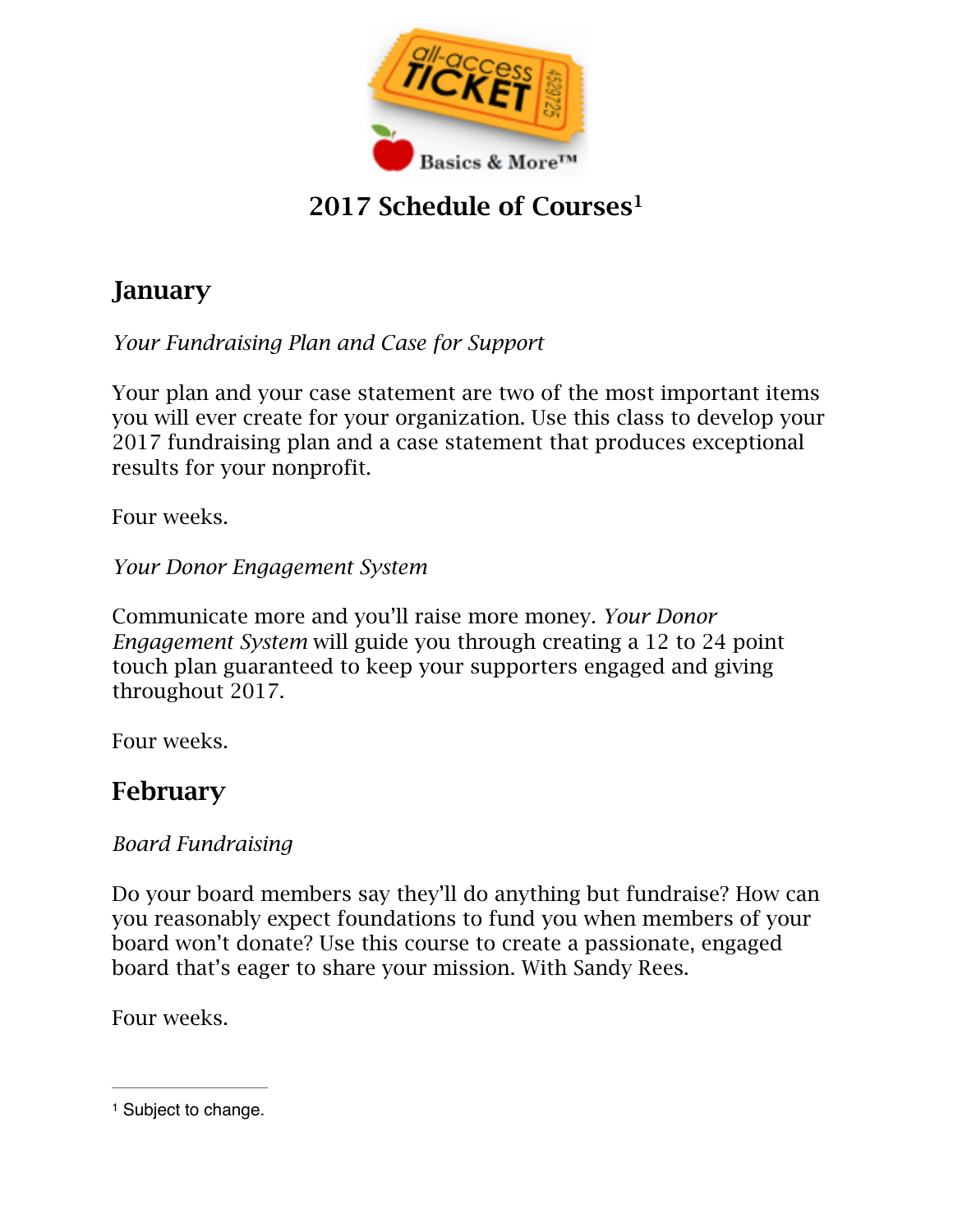*Nonprofit Print and Email Newsletters* 

Learn the ins and outs of creating your fail-safe system to donor-focused, revenue generating print and email newsletters.

Four weeks.

# March

*Start and Grow Your Organization's Monthly Giving Program* 

Monthly giving is the holy grail of fundraising. Learn how to create and grow your organization's monthly giving program. Includes extensive examples of direct mail and email monthly giving appeals and recorded trainings from Erica Waasdorp.

Four weeks.

*Spring Direct Mail Appeal* 

Your spring fundraising direct mail appeal, from start to finish.

Four weeks.

### April

*Power of Thank You* 

The often copied, never duplicated original course created to infuse your organization with a culture of gratitude, donor love, and the creation of the stewardship systems guaranteed to power donor retention.

Four weeks.

*Donor Acquisition 101* 

How will you be bringing new donors into your pipeline? In Donor Acquisition 101 you'll learn how to effortlessly create the systems to bring new donors on board, from turning your event attendees into donors, to networking and speaking opportunities, and more.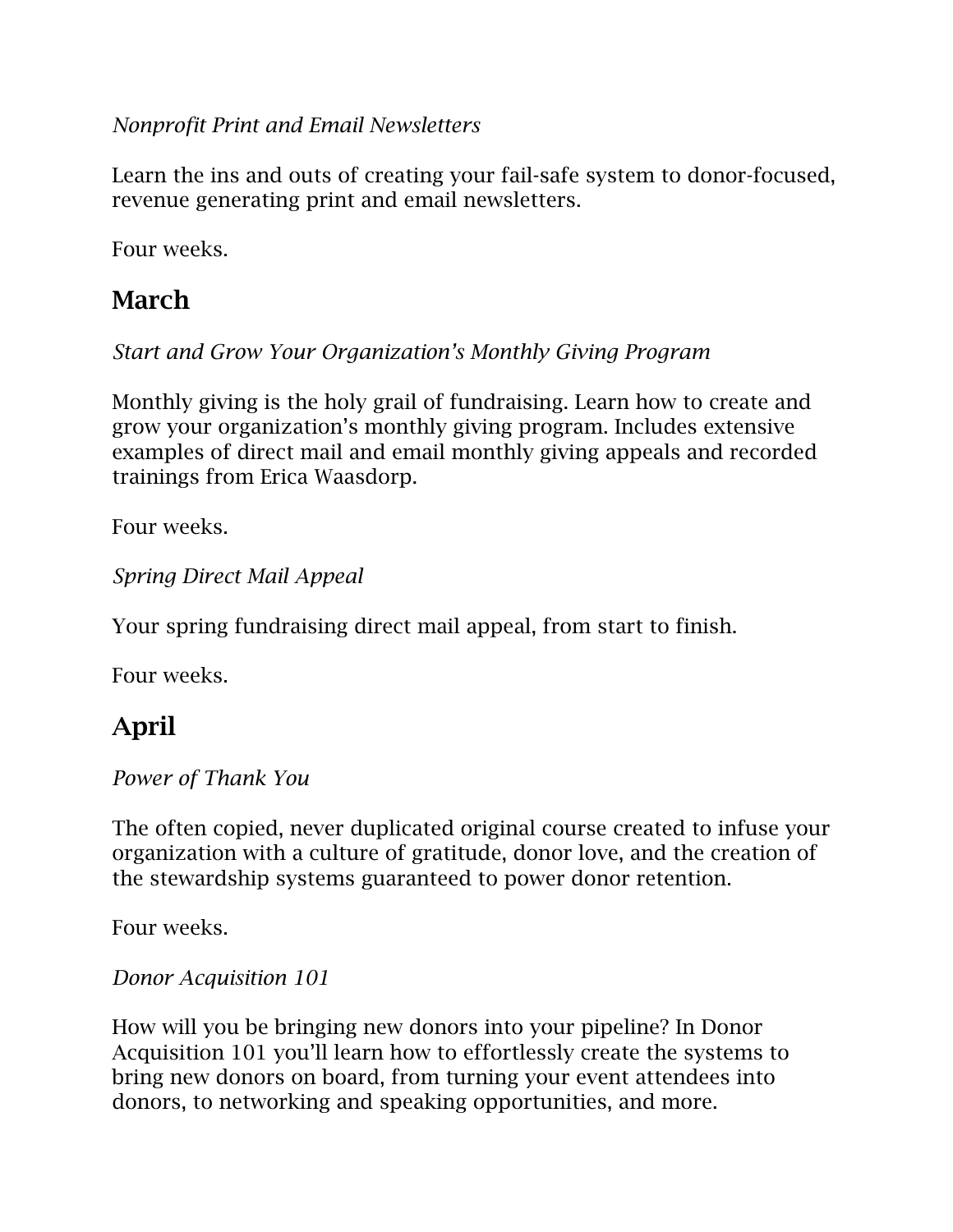Three weeks

## **May**

*Planned Giving* 

Everything you need to create and market your organization's planned giving program. Includes recorded trainings from Tom Ahern and Leah Eustace, as well as an extensive collection of examples of direct mail bequest marketing from nonprofit organizations just like yours.

Four weeks.

#### *Hiring Your First Development Director*

How do you ensure that your first fundraising hire stays the course to grow long term donor relationships. In Hiring Your First Development Director, we'll give you the tools to hire the best fit for your organization.

Three weeks.

# June

#### *Getting Started With Major Gift Fundraising*

Featuring trainings from Amy Eisenstein, Jeff Schreifels, Gail Perry, and Rory Green, this course will provide you with the structure you need to begin your organization's major gift program.

Four weeks.

#### *Fundraising With Businesses*

I team up with Linda Lysakowski to navigate the ins and outs of relationships between your nonprofit and businesses. You'll learn which sponsorships are worth pursuing, as well as how to initiate and sustain them.

Four weeks.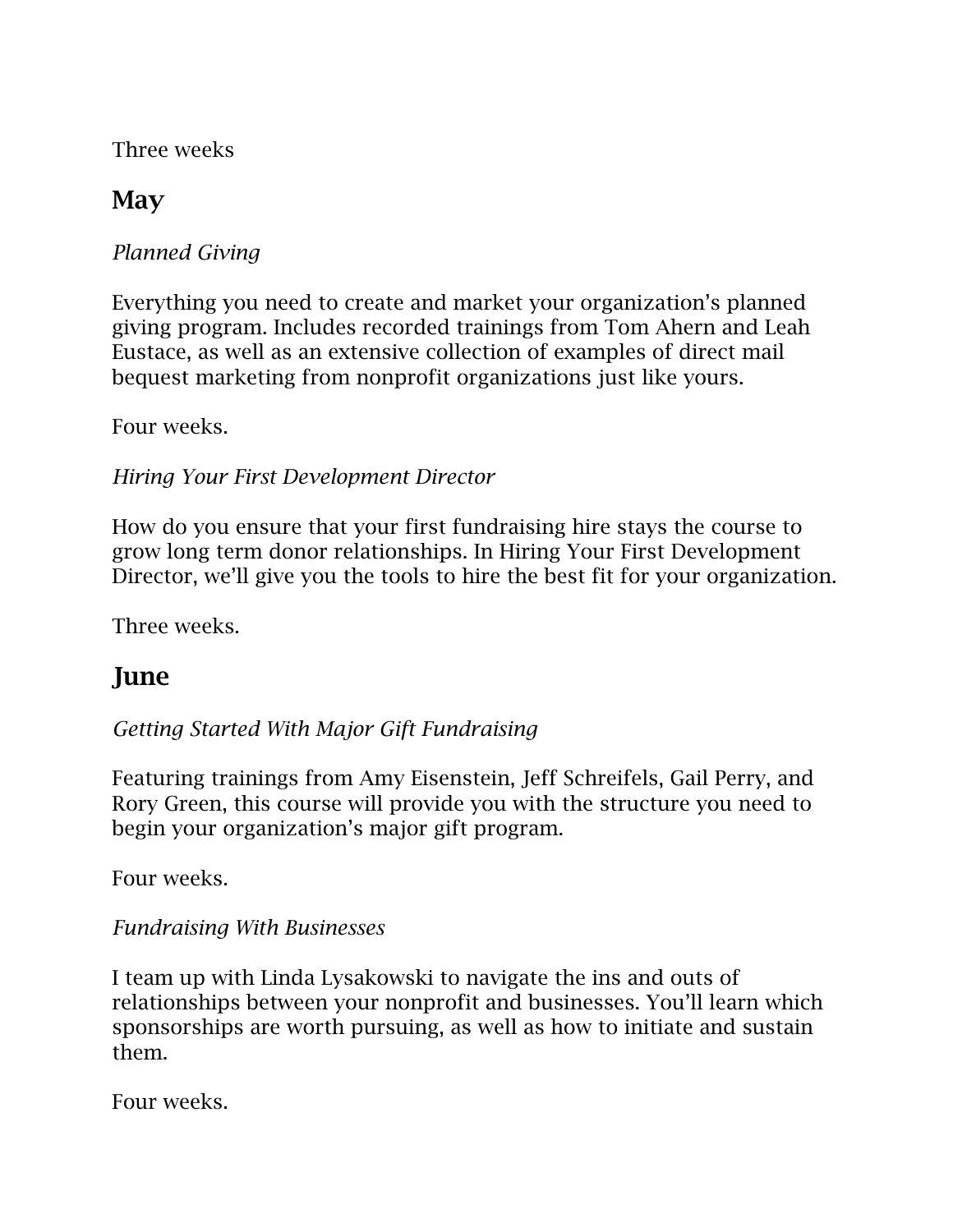# July

*Getting to \$1 Million* 

If your nonprofit is consistently raising less than \$1 million a year and you know that raising \$1 million or more per year would allow your nonprofit to do far more good with far less stress and hassle, this course with Joe Garecht and I will set you on the right track toward raising more money — much more!

Four weeks.

*Nonprofit Storytelling* 

Is your organization sharing the right kinds of stories, and telling them in the most emotionally compelling way possible? Here, I'll cover all of the bases so that by the end, your stories have the power to inspire donors to give.

Four weeks.

# August

*Your Annual Gratitude Report* 

Everything you need to create an annual report your donors will *want to read*, from start to finish, including timeframe, writing, printing and more. Specifically tailored to the needs of smaller budgets.

Four weeks.

*How to Get Free PR For Your Nonprofit* 

If you aren't using PR, and using it the right way online and off, you're missing one of the cheapest, and most powerful ways to market your organization. In How to Get Free PR For Your Nonprofit, you'll learn how to find and use free publicity for your nonprofit.

Three Weeks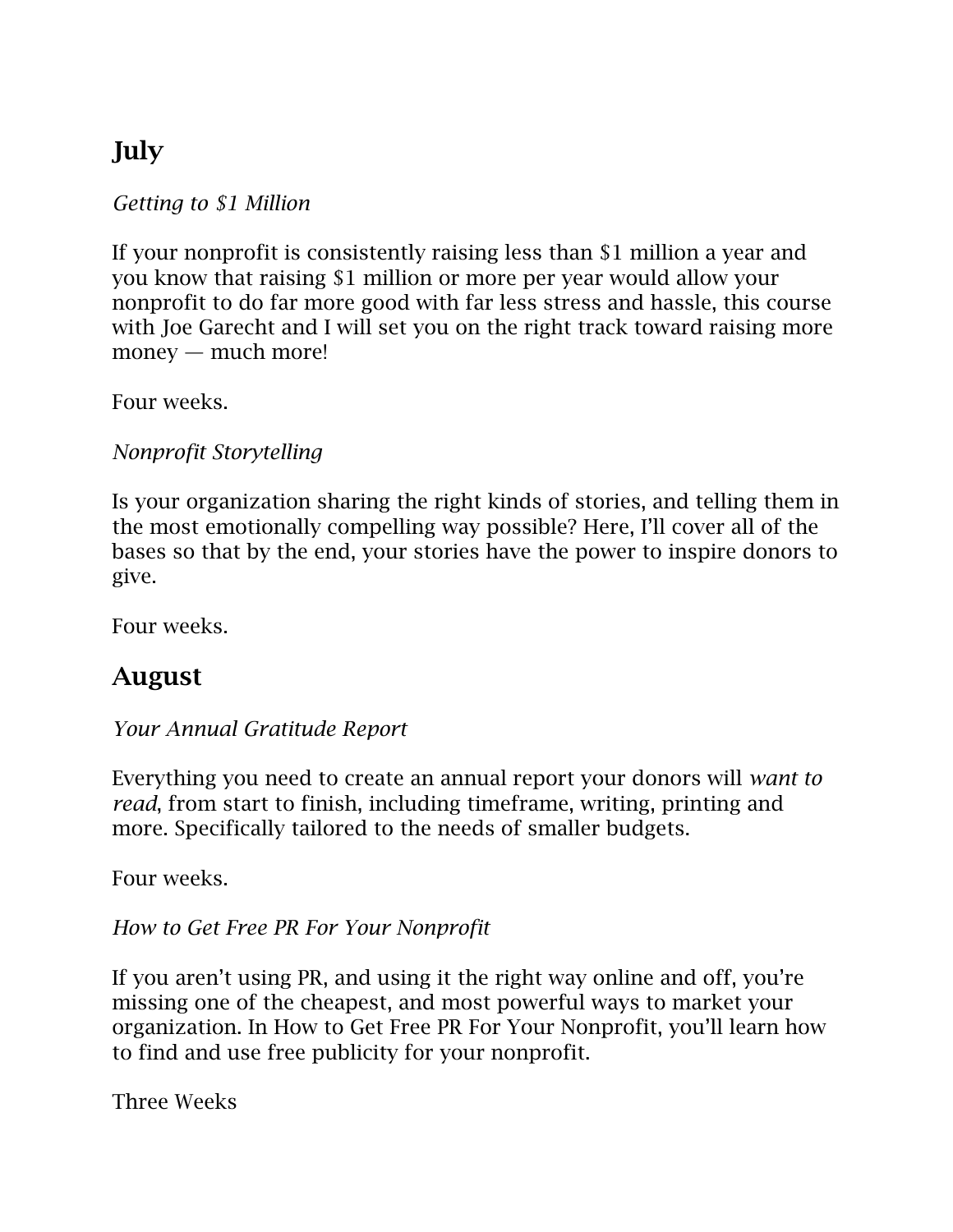## September

#### *Smarter Event Fundraising*

Finally. A step-by-step system for fail safe event fundraising your donors will love! Includes training on turning ticket buyers into donors.

Four weeks.

#### *Supercharge Your Year-End Fundraising*

Your organization could be raising 70% of donations within the last eight weeks of the year. Regardless of where you are, this course will enable you to maximize your potential. Joe Garecht and I show you how.

Four weeks.

### **October**

Year End Direct Mail Appeal

Start now to create your organization's best year-end direct mail appeal… and raise more than ever before!

Four weeks.

#### *Online Fundraising*

Online fundraising consists more of slapping a donate button on your website and crossing your fingers. Online Fundraising | Basics & More™ teaches you the strategies of list-building, writing for the web, creating your 3-5 series email campaign series, developing a donor-focused donation process and more.

Four weeks.